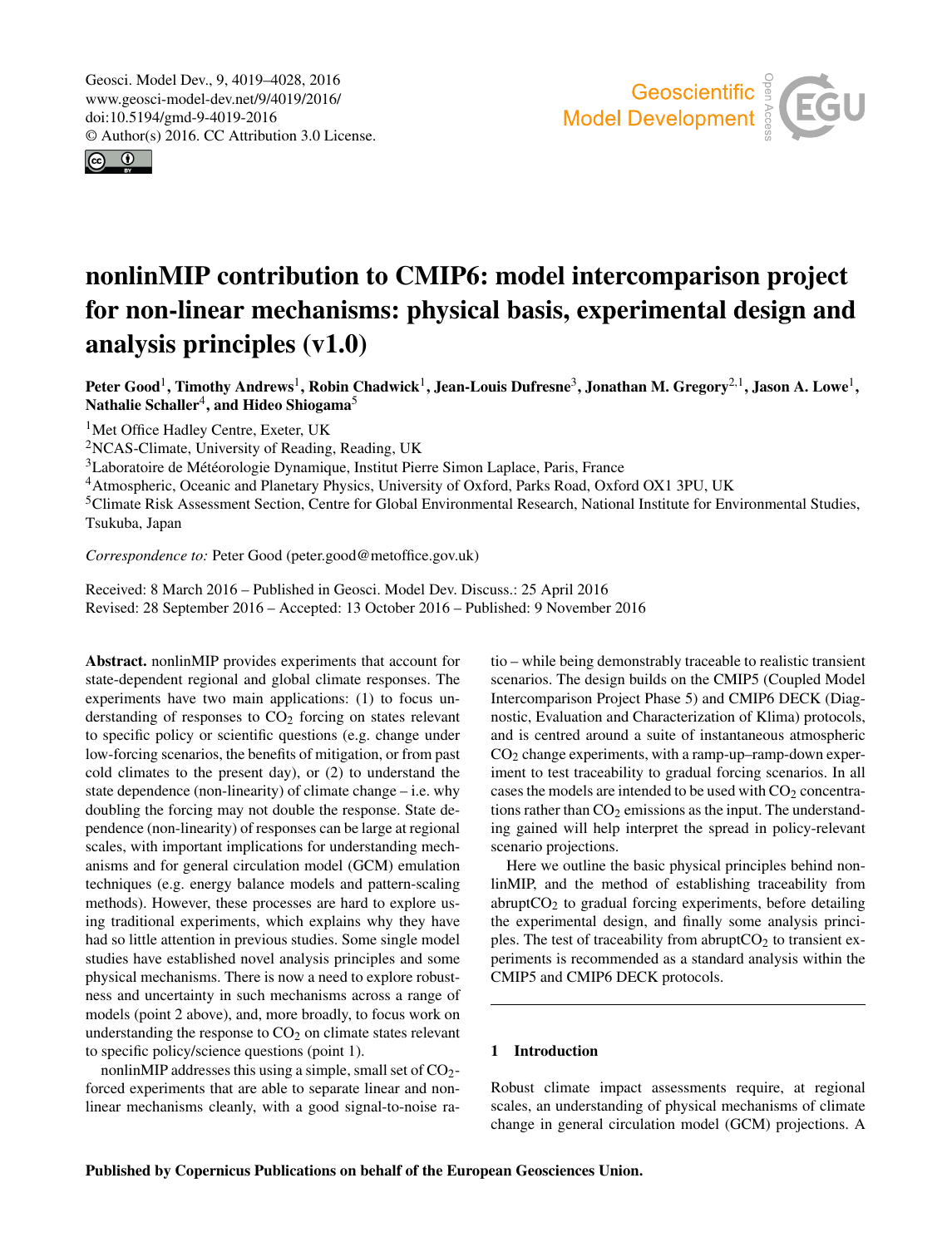#### 4020 P. Good et al.: nonlinMIP contribution to CMIP6

further, pragmatic requirement for impact assessments is the ability to emulate (using fast but simplified climate models) GCM behaviour for a much larger range of policy-relevant scenarios than may be evaluated using GCMs directly. These two requirements may be combined into a single question: what is the simplest conceptual framework, for a given welldefined model application, that has quantitative predictive power and captures the key mechanisms behind GCM scenario projections?

Often, one choice has been to assume some form of linearity. In studies of the global energy balance, linearity is often assumed in the form of a constant climate feedback parameter. This parameter may be used to quantify feedbacks in different models (e.g. Zelinka et al., 2013) or, in emulation methods, to parameterize global energy balance models (e.g. Huntingford and Cox, 2000). In understanding or emulating regional patterns of climate change, it is often assumed explicitly that regional climate change is roughly proportional to global-mean warming. In emulation work, this is termed "pattern scaling" (Santer et al., 1990; Mitchell, 2003; Ishizaki et al., 2012; Tebaldi and Arblaster, 2014), but this assumption may also be applied implicitly in understanding mechanisms. Often, physical mechanisms are studied for a single period of a single forcing scenario or in a single highforcing experiment such as abrupt4xCO2 (implicitly assuming that the understanding is relevant for other periods or scenarios). The use of pattern scaling is prevalent in studies of climate impacts.

While these approximations appear to work well under many circumstances, significant limitations are increasingly being revealed in such assumptions. The following are of two types: different timescales of response, and non-linear responses. In discussing this, a complication arises in that different linearity assumptions exist. Henceforth, we define "linear" as meaning "consistent with linear systems theory"; i.e. responses that are linear in model forcing (i.e. where doubling the forcing doubles the response). This is different from assuming that regional climate change is proportional to global-mean warming – as in pattern scaling.

Even in a linear system (where responses are linear in forcing), the relationship between two system outputs (e.g. between global-mean temperature and regional sea surface temperature – SST) will in general not be linear. This is due to different timescales of response in different locations and/or variables (Sect. 3.1). Examples include lagged surface ocean warming due to a connection with the deeper ocean (Manabe et al., 1990; Williams et al., 2008; Held et al., 2010; Chadwick et al., 2013a; Andrews and Ringer, 2014) or the direct response of precipitation to forcings (Mitchell et al., 1987; Allen and Ingram, 2002; Andrews et al., 2010; Bala et al., 2010; Bony et al., 2014). One (generally false, but potentially acceptable) assumption of pattern scaling is that regional climate responds over the same timescale as globalmean temperature. Different timescales of response are especially important in understanding and predicting behaviour under mitigation and geo-engineering scenarios (or over very long timescales).

Non-linear system responses (e.g. Schaller et al., 2013) are more complex to quantify, understand and predict than those of linear systems (Sect. 3.2). Some examples have been known for some time, such as changing feedbacks through retreating snow/sea ice or increasing water vapour (Hansen et al., 2005; Colman and McAvaney, 2009; Jonko et al., 2013; Meraner et al., 2013). Some palaeoclimate evidence supports the idea that climate sensitivity increases with warming (Caballero and Huber, 2013; Shaffer et al., 2016), which is important for the risk of high-end global warming (Bloch-Johnson et al., 2015). The non-linear behaviour of the Atlantic Meridional Overturning Circulation is another example (Hofmann and Rahmstorf, 2009; Ishizaki et al., 2012). More recently, substantial non-linear precipitation responses have been demonstrated in spatial patterns of regional precipitation change in two Hadley Centre climate models with different atmospheric formulations (Good et al., 2012; Chadwick and Good, 2013). This is largely due to simultaneous changes in pairs of known robust pseudo-linear mechanisms (Chadwick and Good, 2013). Regional warming has been shown to be different for a first and second  $CO<sub>2</sub>$ doubling, with implications primarily for impact assessment models or studies combining linear energy balance models with pattern scaling (Good et al., 2015). Non-linearity has also been demonstrated in the response under idealized geoengineering scenarios, of ocean heat uptake, sea-level rise, and regional climate patterns, with different behaviour found when forcings are decreasing than when they are increasing (Bouttes et al., 2013, 2015; Schaller et al., 2014).

Investigation of these mechanisms at regional scales has been constrained by the type of GCM experiment typically analysed. Most previous analyses (e.g. Solomon et al., 2007) have used results from transient-forcing experiments, where forcing changes steadily through the experiment. There are three main problems with this approach. First, information about different timescales of response is masked. This is because the GCM response at any given time in a transientforcing experiment is a mixture of different timescales of response (Li and Jarvis, 2009; Held et al., 2010; Good et al., 2013), including short-timescale responses (e.g. ocean mixed-layer response from forcing change over the previous few years) through long-timescale behaviour (including deeper ocean responses from forcing changes multiple decades to centuries earlier). Second, in transient-forcing experiments, non-linear behaviour is hard to separate from linear mechanisms. For example, in an experiment where  $CO<sub>2</sub>$ is increased by  $1\%$  per year for 140 years (1pctCO<sub>2</sub>), we might find different spatial patterns at year 70 (at 2xCO2) than at year 140 (at 4xCO2). This could be due to non-linear mechanisms (due to the different forcing level and associated different climate state). However, it could also be due to linear mechanisms: year 140 follows 140 years of forcing increase, and therefore includes responses over longer response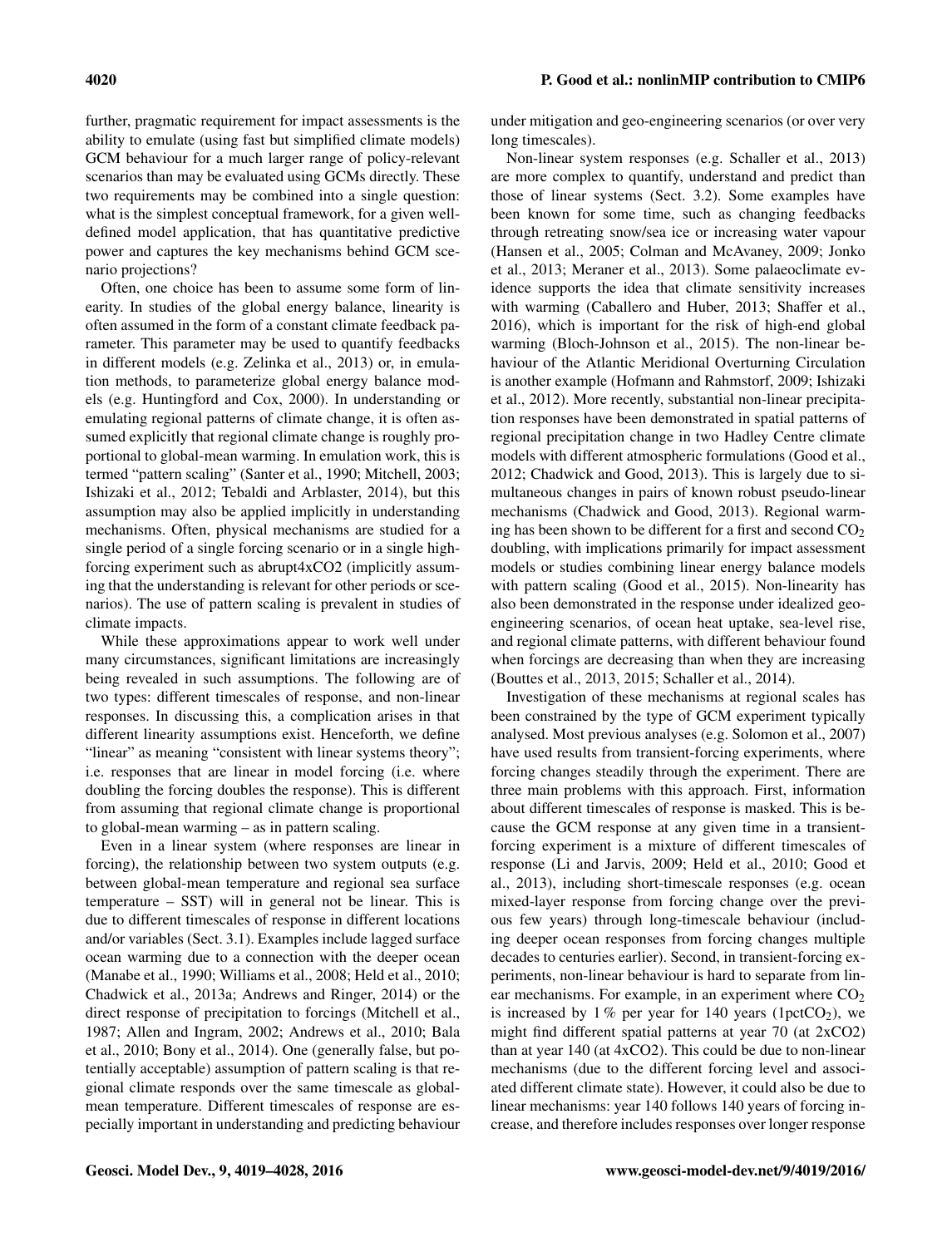timescales than at year 70 (only 70 years of forcing increase). Third, signal-to-noise ratios of regional climate change can be relatively poor in such experiments.

These three issues may be addressed by the use of idealized abrupt $CO<sub>2</sub>$  GCM experiments: an experiment where CO<sup>2</sup> forcing is instantaneously changed, then held constant. The simplified forcing in such experiments simplifies the understanding of physical mechanisms of response. In these abrupt  $CO<sub>2</sub>$  experiments, responses over different timescales (fast and slow responses) are separated from each other. Further, responses at different forcing levels may be directly compared, e.g. by comparing the response in abrupt2xCO2 and abrupt4xCO2 experiments over the same timescale – both have identical forcing time histories, apart from the larger forcing magnitude in abrupt4xCO2. Finally, high signal-to-noise is possible: averages may be taken over periods of 100 years or more (after the initial ocean mixedlayer adjustment, change is gradual in such experiments). Recent work (Good et al., 2012, 2013; Zelinka et al., 2013; Bouttes et al., 2015; Good et al., 2015) has established that these experiments contain global- and regional-scale information quantitatively traceable to more policy-relevant transient experiments – and, equivalently, that they form the basis for fast simple climate model projections traceable to the GCMs. In other studies (e.g. Frolicher et al., 2014), pulse experiments have been used to separate different timescales of response (where forcing is abruptly increased, then abruptly returned to the control state). We use abrupt $CO<sub>2</sub>$  experiments because they offer greater signal-to-noise in the change signal (important for regional-scale studies) as well as also for consistency with the CMIP6 (Coupled Model Intercomparison Project Phase 6) DECK (Diagnostic, Evaluation and Characterization of Klima) abrupt4xCO2 experiment.

The CMIP5 abrupt4xCO2 experiments have thus been used widely: including quantifying GCM forcing and feedback behaviour (Gregory et al., 2004; Zelinka et al., 2013), and for traceable emulation of GCM projections of globalmean temperature and heat uptake (Good et al., 2013; Stott et al., 2013). Abrupt4xCO2 is also part of the CMIP6 DECK protocol (Meehl et al., 2014).

nonlinMIP builds on the CMIP5 and CMIP6 DECK designs to explore non-linear responses (via additional abrupt $CO<sub>2</sub>$  experiments at different forcing levels). It also explores responses over slightly longer timescales – extending the CMIP5 abrupt4xCO2 experiment by 100 years.

#### 2 Relating abrupt $CO<sub>2</sub>$  to gradual forcing scenarios: the step-response model

In using the highly idealized abrupt $CO<sub>2</sub>$  experiments, it is essential that their physical relevance (traceability) to more realistic gradual forcing experiments is determined. We cannot a priori reject the possibility that some GCMs could respond unrealistically to the abrupt forcing change. A key tool here is the step-response model (described below). This (Hasselmann et al., 1993) is a response-function method, which aims to predict the GCM response to any given transient-forcing experiment, using the GCM response to an abrupt $CO<sub>2</sub>$  experiment. Such a prediction may be compared with the GCM transient-forcing simulation, as part of a traceability assessment (discussed in detail in Sect. 5).

Once some confidence is established in traceability of the abrupt $CO<sub>2</sub>$  experiments to transient-forcing scenarios, the step-response model has other roles: to explore the implications (for different forcing scenarios) of physical understanding gleaned from abrupt $CO<sub>2</sub>$  experiments, to help separate linear and non-linear mechanisms (Sect. 5), and potentially as a basis for GCM emulation. The method description below also serves to illustrate the assumptions of linear system theory.

The step-response model represents the evolution of radiative forcing in a scenario experiment by a series of step changes in radiative forcing (with one step taken at the beginning of each year). The method makes two linear assumptions. First, the response to each annual forcing step is estimated by linearly scaling the response in a  $CO<sub>2</sub>$  step experiment according to the magnitude of radiative forcing change. Second, the response  $y_i$  at year i of a scenario experiment is estimated as a sum of responses to all previous annual forcing changes (see Fig. 1 of Good et al., 2013, for an illustration):

$$
y_i = \sum_{j=0}^{i} w_{i-j} x_j,
$$
 (1)

where  $x_i$  is the response of the same variable in year j of the CO<sub>2</sub> step experiment.  $w_{i-j}$  scales down the response from the step experiment  $(x_i)$  to match the annual change in radiative forcing during year  $i - j$  of the scenario (denoted  $\Delta F_{i-j}$ ):

$$
w_{i-j} = \frac{\Delta F_{i-j}}{\Delta F_s},\tag{2}
$$

where  $\Delta F_s$  is the radiative forcing change in the CO<sub>2</sub> step experiment. All quantities are expressed as anomalies with respect to a constant-forcing control experiment.

This approach can in principle be applied at any spatial scale for any variable for which the assumptions are plausible (e.g. Chadwick et al., 2013a).

## 3 Linear and non-linear mechanisms, and the relevance of abrupt $CO<sub>2</sub>$  experiments

Here we discuss further, with examples, the distinction between linear and non-linear mechanisms, when they are important, and the relevance of abrupt $CO<sub>2</sub>$  experiments.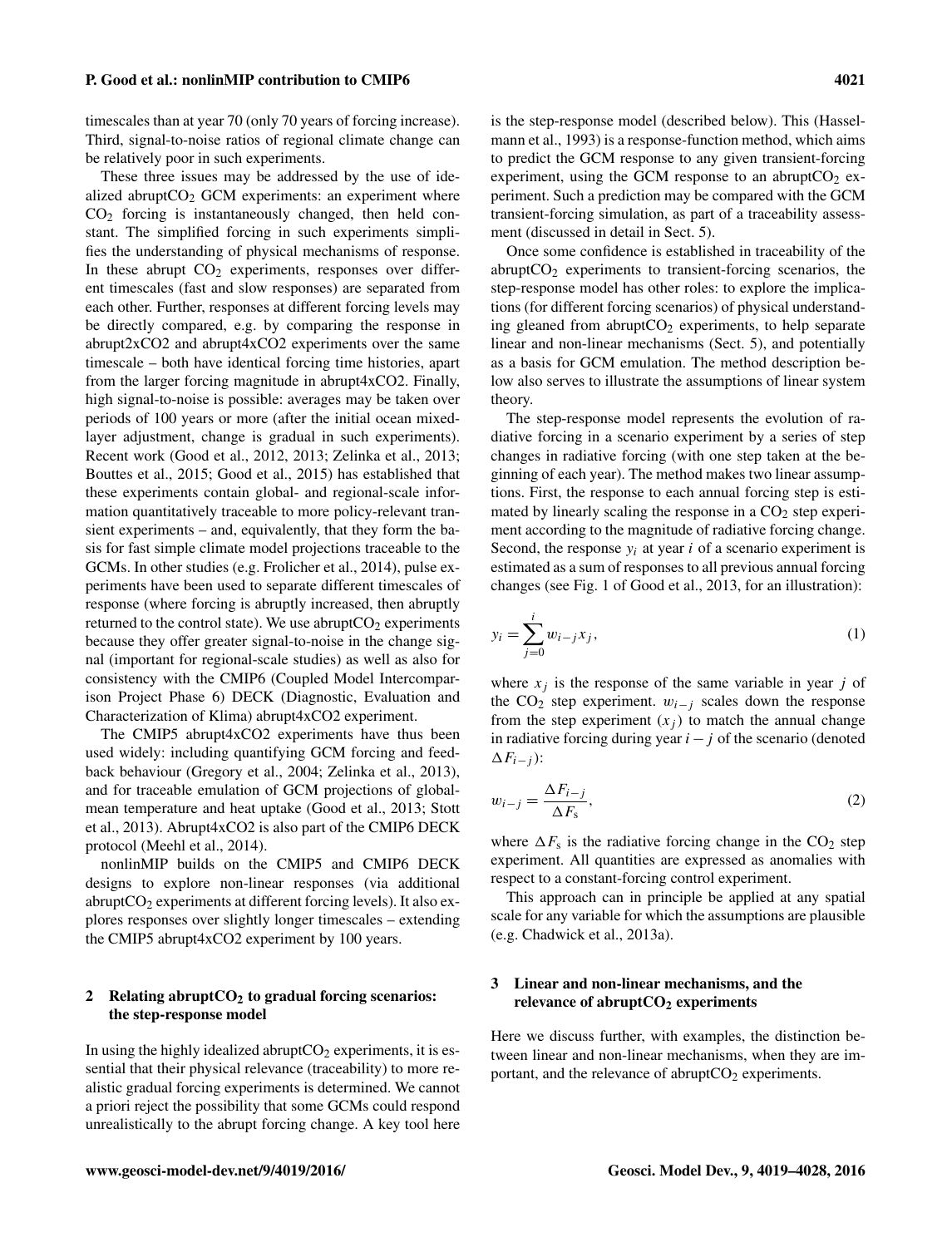

Figure 1. Schematic illustrating a situation where linear mechanisms can cause climate patterns to evolve. This represents a scenario where global-mean radiative forcing (black line) is ramped up, then stabilized. At the time indicated by the left red oval, responses with shorter timescales are relatively important, due to the recent increase in forcing. At the time marked by the right-hand oval, forcing has been stabilized for an extended period, so the responses with longer timescales (such as sea-level rise) have had more time to respond to the initial forcing increase.

## 3.1 Linear mechanisms: different timescales of response

Even in a linear system, regional climate change per kelvin of global warming will evolve during a scenario simulation. This happens because different parts of the climate system have different timescales of response to forcing change.

This may be due to different effective heat capacities. For example, the ocean mixed layer responds much faster than the deeper ocean, simply due to a thinner column of water (Li and Jarvis, 2009). However, some areas of the ocean surface (e.g. the Southern Ocean and south-east subtropical Pacific) show lagged warming, due to a greater connection (via upwelling or mixing) with the deeper ocean (e.g. Manabe et al., 1990; Williams et al., 2008). The dynamics of the ocean circulation and vegetation may also have their own inherent timescales (e.g. vegetation change may lag global warming by years to hundreds of years; Jones et al., 2009). At the other extreme, some responses to  $CO<sub>2</sub>$  forcing are much faster than global warming: such as the direct response of global-mean precipitation to forcings (Mitchell et al., 1987; Allen and Ingram, 2002; Andrews et al., 2010) and the physiological response of vegetation to  $CO<sub>2</sub>$  (Field et al., 1995).

In a linear system, patterns of change per kelvin of global warming are sensitive to the forcing history. For example in Fig. 1, a scenario is illustrated where forcing is ramped up, then stabilized. Three periods are highlighted, which may have different patterns of change per kelvin of global warming, due to different forcing histories: at the leftmost point, faster responses will be relatively more important, whereas at the right the slower responses have had some time to catch up. A key example is the different responses of globalmean warming and global-mean sea-level rise under Representative Concentration Pathway 2.6 (RCP2.6), as shown in Figs. SPM.7 and SPM.9 of the IPCC Fifth Assessment Report (IPCC, 2013). Under RCP2.6, global-mean warming ceases after 2050, when radiative forcing is approximately stabilized (corresponding qualitatively to the period when the black line is horizontal in Fig. 1). In contrast, sea-level rise continues at roughly the same rate throughout the century. Therefore, in RCP2.6, the sea-level rise per kelvin of global warming increases after 2050. This is largely because the timescale of deep ocean heat uptake is much longer than that of ocean mixed-layer warming.

By design, abrupt $CO<sub>2</sub>$  experiments separate GCM responses with different timescales (i.e. separating faster responses from slower responses): the response of a given variable in year Y of the experiment corresponds to the response of that variable over the timescale  $Y$ . This is used, for example, (Gregory et al., 2004) to estimate radiative forcing and feedback parameters for GCMs: plotting radiative flux anomalies against global-mean warming can separate "fast" and "slow" responses. For example, the top-of-atmosphere outgoing shortwave flux shows a rapid initial change before the global-mean temperature has had time to respond.

#### 3.2 Non-linear responses

Non-linear mechanisms arise for a variety of reasons. Often, however, it is useful to describe them as state-dependent feedbacks. For example, the snow–albedo and sea-ice– albedo feedbacks become small at high or low snow depth (Hall, 2004; Eisenman, 2012). Soil moisture–temperature feedbacks can also be state dependent (Seneviratne et al., 2006, 2010): feedback is small when soil moisture is saturated, or so low that moisture is tightly bound to the soil (in both regimes, evaporation is insensitive to change in soil moisture). Sometimes, non-linear mechanisms may be better viewed as simultaneous changes in pairs of properties. For example, convective precipitation is broadly a product of moisture content and dynamics (Chadwick et al., 2013b; Chadwick and Good, 2013; Bony et al., 2014; Oueslati et al., 2016). Both moisture content and atmospheric dynamics respond to  $CO<sub>2</sub>$  forcing, so in general we might expect convective precipitation to have a non-linear response to  $CO<sub>2</sub>$  forcing. In addition, the Clausius–Clapeyron equation introduces some non-linearity in the increase of specific humidity with warming. Of course, more complex non-linear responses exist, such as for the Atlantic Meridional Overturning Circulation.

In contrast to linear mechanisms, non-linear mechanisms are sensitive to the magnitude of forcing. For example, the two points highlighted in Fig. 2 may have different patterns of change per kelvin of global warming, due to non-linear mechanisms. In contrast, linear mechanisms would cause no difference in the patterns of change per kelvin of global warming between the two points in Fig. 2, because the two scenarios have the same forcing history apart from a constant scaling factor.

An example is the snow–ice albedo feedback, which tends to change in magnitude with increased global temperature,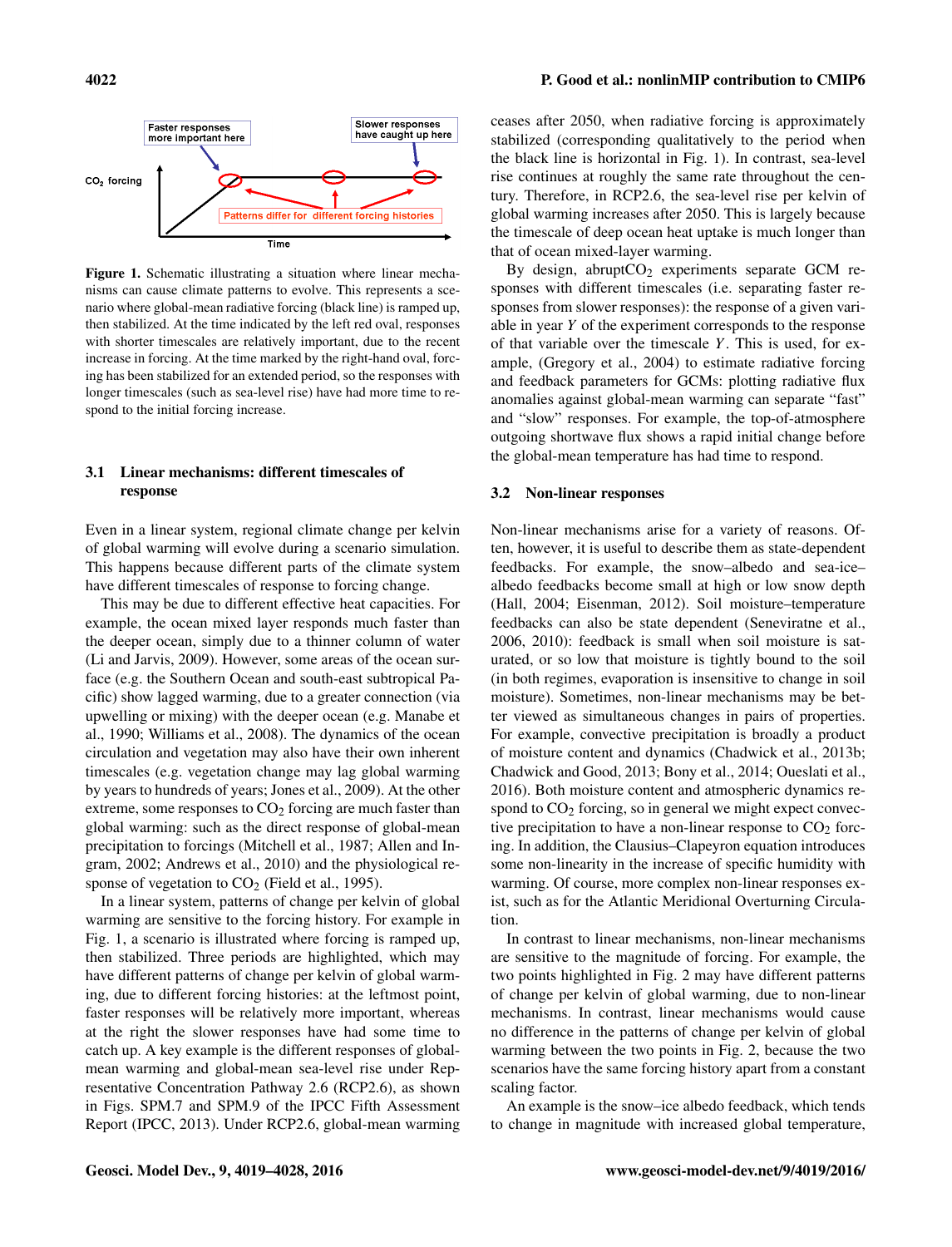#### P. Good et al.: nonlinMIP contribution to CMIP6 4023



Figure 2. Schematic illustrating the point that non-linear mechanisms can cause climate patterns to differ at different forcing (and hence global temperature) levels. This represents two different scenarios, whose forcing time series is identical apart from a constant scale factor (the higher forcing scenario has about twice the forcing of the lower scenario).

due to declining snow and ice cover, and the remaining snow and ice being in areas of lower solar insolation (Colman and McAvaney, 2009).

Abrupt $CO<sub>2</sub>$  experiments may be used to separate nonlinear from linear mechanisms. This can be done by comparing the responses at the same timescale in different abrupt $CO<sub>2</sub>$  experiments. Figure 3 compares abrupt2x $CO<sub>2</sub>$ and abrupt4xCO2 experiments over years 50–149. A "doubling difference" is defined (Good et al., 2015), measuring the difference in response to the first and second  $CO<sub>2</sub>$  doublings. In most current simple climate models (e.g. Meinshausen et al., 2011), the radiative forcing from each successive  $CO<sub>2</sub>$  doubling is assumed identical (because forcing is approximately linear in  $log[CO_2]$ ; Myhre et al., 1998). With this assumption, a linear system would have zero doubling difference everywhere. Therefore, the doubling difference is used as a measure of non-linearity. The question of which abrupt $CO<sub>2</sub>$  experiments to compare, and over which timescale, is discussed in Sect. 5.

In some GCMs, the forcing per  $CO<sub>2</sub>$  doubling has been shown to vary with  $CO<sub>2</sub>$  (Colman and McAvaney, 2009; Jonko et al., 2013). However, this variation depends on the specific definition of forcing used (Jonko et al., 2013). Currently, this is folded into our definition of non-linearity. If a robust definition of this forcing variation becomes available in the future, it could be used to scale out any difference in forcing between pairs of abrupt $CO<sub>2</sub>$  experiments, to calculate an "adjusted doubling difference".

## 4 Experimental design

nonlinMIP is composed of a set of abrupt $CO<sub>2</sub>$  experiments (the primary tools), plus a  $CO<sub>2</sub>$ -forced transient experiment. Abrupt $CO<sub>2</sub>$  experiments are driven by changes in atmospheric  $CO<sub>2</sub>$  concentration:  $CO<sub>2</sub>$  is abruptly changed, then held constant. These build on the CMIP5 and CMIP6 DECK protocols (the required runs from these are detailed in Table 1). The additional nonlinMIP runs (Table 2) are assigned three priority levels. The three options for participation are (1) only the "essential" simulation, (2) all "high priority" plus



Figure 3. Defining the "doubling difference". The red and blue lines show illustrative time series of a variable (in this example, globalmean temperature from HadGEM2-ES) from the abrupt4xCO2 and abrupt2xCO2 experiments. Doubling difference  $= \Delta 42 - \Delta 21$  (the difference in response between the first and second  $CO<sub>2</sub>$  doublings). This is defined for a specific timescale after the abrupt  $CO<sub>2</sub>$  change – in this example, it is for means over years 50–149.

the "essential" simulations, or, preferably, (3) all simulations. The experiments in Table 1 are required in all cases. All experiments must be initialized from the same year of a preindustrial control experiment, except for abrupt4xto1x (see Table 2). A typical analysis procedure is outlined in Sect. 5.

The nonlinMIP design is presently limited to  $CO<sub>2</sub>$  forcing, although the same principles could be applied to other forcings.

#### 5 Basic analysis principles

This section outlines the applications and general principles behind analysis of nonlinMIP results. First, some general applications are introduced, before giving more detail on how one particular application (quantifying and understanding non-linear change) may be analysed. The addition of the abrupt2xCO2 experiment to the standard DECK abrupt4xCO2 permits quantifying and understanding climate change due to  $CO<sub>2</sub>$  for three main applications:

- 1. under global warming approximately comparable to that envisaged by the Paris agreement (quantified by abrupt2xCO2 – pre-industrial control)
- 2. climate change approximately comparable to that avoided by mitigation (quantified by abrupt $4 \times CO2$  – abrupt2xCO2)
- 3. non-linear change (the difference between 2 and 1).

Applications 1 and 2 are expected to be of the widest interest to the community, as they could be analysed using the same methods as have already been used extensively to study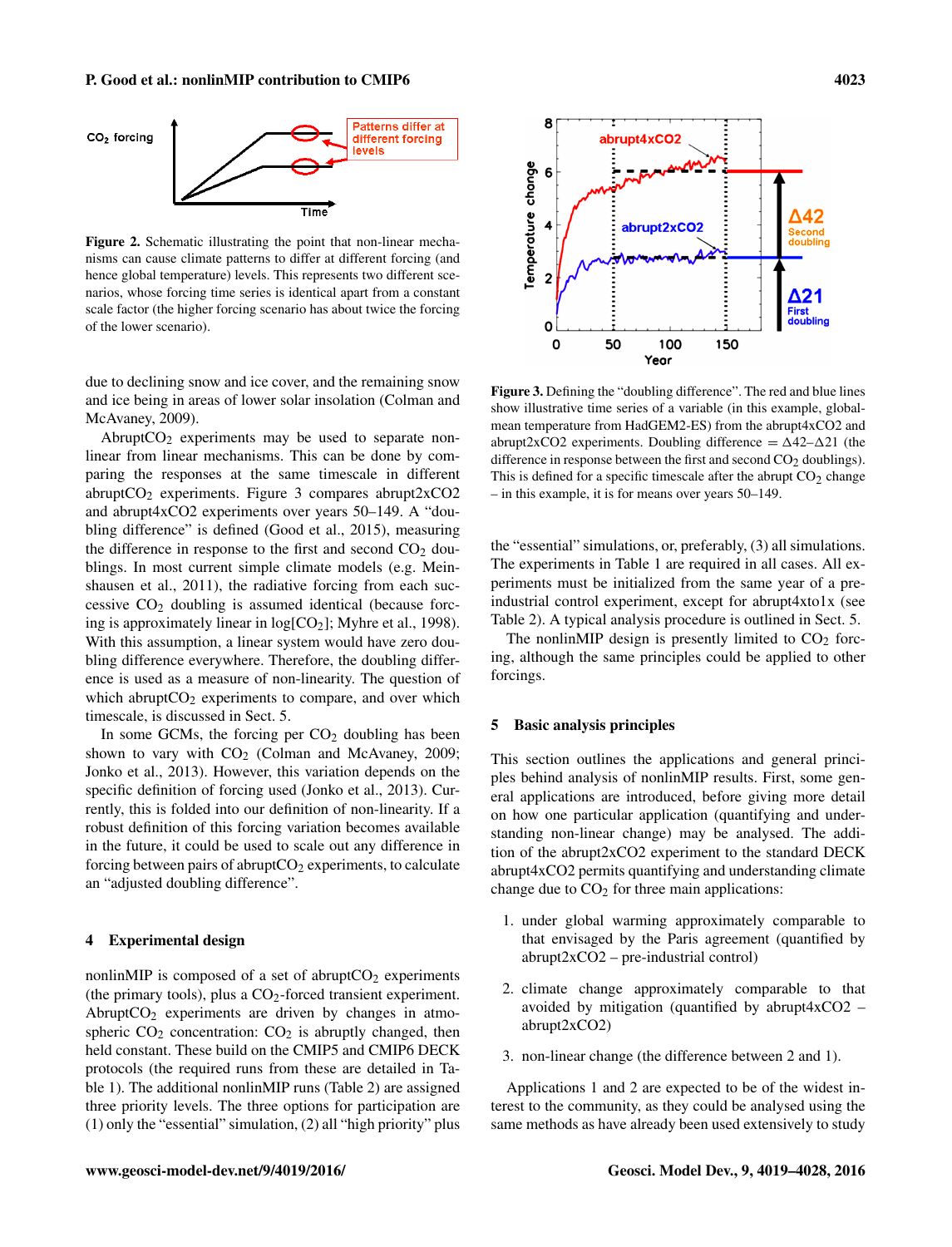| Experiment           | Description                                                                                                                                                                             | Role                                                                                                                                                                                                              |
|----------------------|-----------------------------------------------------------------------------------------------------------------------------------------------------------------------------------------|-------------------------------------------------------------------------------------------------------------------------------------------------------------------------------------------------------------------|
| piControl            | Pre-industrial control experiment                                                                                                                                                       |                                                                                                                                                                                                                   |
| $\text{Abrupt4xCO2}$ | $CO2$ abruptly quadrupled, then held constant for<br>150 years.                                                                                                                         | Separate different timescales of response.                                                                                                                                                                        |
| 1 <sub>petCO2</sub>  | $CO2$ increased at 1% per year for 140 years (i.e. as<br>CMIP5 1pctCO2 experiment), then decreased by $1\%$<br>per year for 140 years (i.e. returning to pre-industrial<br>conditions). | To test traceability of the abrupt $CO2$ experiments to<br>more realistic transient-forcing conditions. Adding the<br>ramp-down phase explores physics relevant to mitiga-<br>tion and geo-engineering scenarios. |

Table 1. List of CMIP5/CMIP6 DECK experiments required by nonlinMIP.

the response in the CMIP5 abrupt4xCO2 experiment, but for climate states more relevant to the policy questions outlined in (1) and (2). Useful signal-to-noise ratios should be possible because ∼ 100-year means may be analysed (e.g. over years 50–149, where climate is relatively stable as it follows the initial ocean mixed-layer warming). Application 3 is more specialized, and is discussed in more detail below.

The abrupt0.5xCO2 experiment permits analogous work, extending the relevance to colder past climates, and exploring one aspect of how past change may differ from future change. It also allows non-linear mechanisms to be studied with greater signal-to-noise ratio:

- 4. change under past cold climates (abrupt0.5xCO2 pi-Control)
- 5. non-linear change: like 3, but with larger signal-tonoise ratio ( [abrupt4xco2 – abrupt2xco2] – [piControl  $-$  abrupt $0.5xCO2$ ] ).

In quantifying non-linear change (applications 3 or 5 above), the primary idea is to find where the step-response model (Sect. 2) breaks: since the step-response model is based on a linear assumption, this amounts to detecting non-linear responses.

The aim is to focus subsequent analysis. If non-linearities in a quantity of interest are found to be small, then analysis may focus on understanding different timescales of response from a single abrupt $CO<sub>2</sub>$  experiment: linearity means that the physical response (over a useful range of  $CO<sub>2</sub>$  concentrations) is captured by a single abrupt $CO<sub>2</sub>$  experiment. This represents a considerable simplification. If, on the other hand, non-linearities are found to be important, the focus shifts to understanding the different responses in different abrupt $CO_2$  experiments. The choice of which abrupt $CO_2$  experiments to focus on, and over which timescales, is discussed below.

## 5.1 First step: check basic traceability of abrupt4xCO2 to the transient-forced response near 4xCO2

The test described here is recommended as a routine analysis of the CMIP6 DECK experiments (even if nonlinMIP experiments are not performed). The aim is to confirm whether the

 $abruptCO<sub>2</sub> experiments contain realistic physical responses$ in the variables of interest, as previously done for globalmean temperature and heat uptake for a range of CMIP5 models (Good et al., 2013), for regional-scale warming and ocean heat uptake (Bouttes et al., 2015; Good et al., 2015), and for other global-mean quantities for HadCM3 (Good et al., 2011). This also, rules out the most pathological nonlinearities (e.g. if the response to an abrupt  $CO<sub>2</sub>$  change in a given GCM was unrealistic). Although this test has been done for a range of models and variables, traceability cannot be assumed to hold for all models and variables.

The linear step-response model should first be used with the abrupt4xCO2 response, to predict the response near year 140 of the 1pctCO2 experiment (i.e. near 4xCO2). This prediction is then compared with the actual GCM 1pctCO2 result. This should first be done for global-mean temperature: this assessment has previously been performed for a range of CMIP5 models (Good et al., 2013), giving an idea of the level of accuracy expected. If the abrupt $CO<sub>2</sub>$  response is fundamentally unrealistic, it is likely to show up in the global temperature change. This approach may then be repeated for spatial patterns of warming, and then for the quantities of interest. Abrupt4xCO2 is used here as it has larger signal-to-noise than abrupt2xCO2, yet is representative of forcing levels in a business-as-usual scenario by 2100. However, the tests may also be repeated using abrupt $2xCO2 - but compared with$ year 70 of the 1pctCO2 experiment (i.e. at 2xCO2).

The step-response model emulation under these conditions should perform well for most cases: the state at year 140 of the 1pctCO2 experiment is very similar to that of abrupt4xCO2 (same forcing, similar global-mean temperature), so errors from non-linear mechanisms should be minimal. If large errors are found, this may imply caution about the use of abrupt $CO<sub>2</sub>$  experiments for these variables, or perhaps point to novel non-linear mechanisms that may be understood by further analysis.

#### 5.2 Second step: characterising non-linear responses

Having established some level of confidence in the abrupt $CO<sub>2</sub>$  physical response, the second step is to look for non-linear responses. This first involves repeating the tests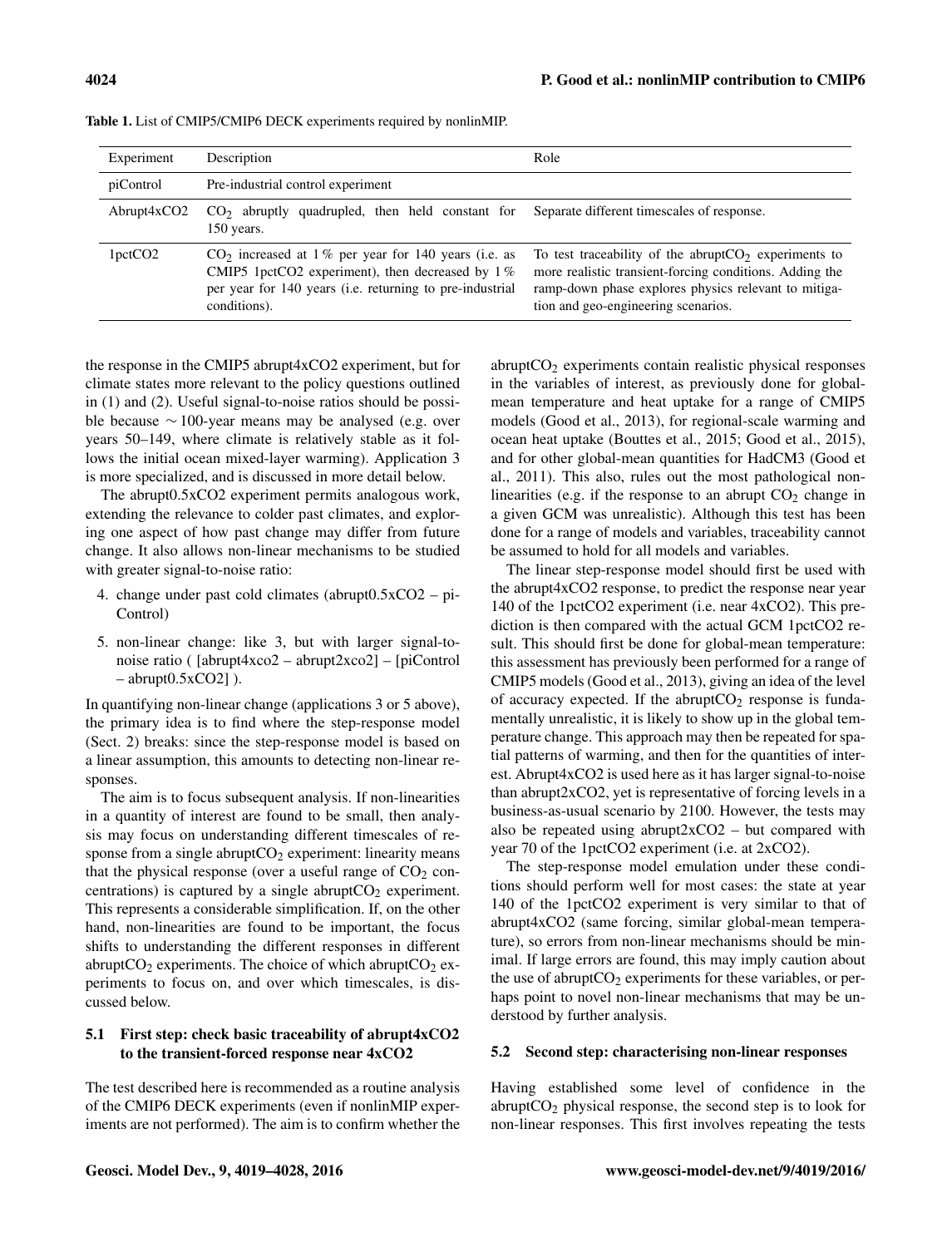#### P. Good et al.: nonlinMIP contribution to CMIP6 4025

Table 2. nonlinMIP experimental design. Three options are only the "essential" simulation, all "high priority" plus the "essential" simulations, or all simulations. The experiments in Table 1 are required in all cases.

| Experiment<br>(priority)                                                      | Description                                                                                                                                                  | Role                                                                                                                                                                                                                                                                                                                                                                                                                            |
|-------------------------------------------------------------------------------|--------------------------------------------------------------------------------------------------------------------------------------------------------------|---------------------------------------------------------------------------------------------------------------------------------------------------------------------------------------------------------------------------------------------------------------------------------------------------------------------------------------------------------------------------------------------------------------------------------|
| Abrupt2xCO2<br>(essential)                                                    | as abrupt4xCO2 (see Table 1), but at<br>double pre-industrial CO <sub>2</sub> concentra-<br>tion.                                                            | diagnose non-linear responses<br>(in combination with<br>to<br>abrupt4xCO2);<br>assess climate response and (if appropriate) make climate projec-<br>tions with the step-response model at forcing levels more relevant<br>to mid- or low-forcing scenarios.                                                                                                                                                                    |
| Abrupt0.5xCO2<br>(essential)                                                  | as abrupt4xCO2 (see Table 1), but at<br>half pre-industrial $CO2$ concentration                                                                              | diagnose non-linear responses (in combination with<br>to<br>abrupt4xCO2 and abrupt2xCO2); offers greater signal-to-noise<br>ratios for regional precipitation change than if just abrupt2xCO2<br>was used; also relevant to palaeoclimate studies.                                                                                                                                                                              |
| Extend both<br>abrupt2xCO2 and<br>abrupt4xCO2 by 100<br>years (high priority) |                                                                                                                                                              | permit improved signal-to-noise ratio in diagnosing some<br>regional-scale non-linear responses;<br>explore longer timescale responses than in CMIP5 experiment;<br>permit step-response model scenario simulations from 1850 to<br>2100:<br>allow traceability tests (via the step-response model) against most<br>of the 1pctCO2 ramp-up-ramp-down experiment;<br>provide a baseline control for the abrupt4xto1x experiment. |
| 1pctCO2 ramp-down<br>(medium priority)                                        | initialized from the end of 1pctCO2;<br>$CO2$ is decreased by 1% per year<br>for 140 years (i.e. returning to pre-<br>industrial conditions).                | to test traceability of the abrupt $CO2$ experiments to more real-<br>istic transient-forcing conditions; adding the ramp-down phase<br>explores a much wider range of physical responses, providing a<br>sterner test of traceability; relevant also to mitigation and geo-<br>engineering scenarios, and offers a sterner test of.                                                                                            |
| Abrupt4xto1x<br>(medium priority)                                             | initialized<br>100<br>of<br>from<br>year<br>abrupt $4xCO2$ , $CO2$ is<br>abruptly<br>returned to pre-industrial levels, then<br>held constant for 150 years. | quantify non-linearities over a larger range of $CO2$ (quantifies re-<br>sponses at 1xCO2);<br>assess non-linearities that may be associated with the direction of<br>forcing change.                                                                                                                                                                                                                                           |
| Abrupt8xCO2<br>(medium priority)                                              | as abrupt $4xCO2$ , but at $8 \times$ pre-<br>industrial CO <sub>2</sub> concentration; only<br>150 years required here.                                     | quantify non-linearities over a larger range of $CO2$ .                                                                                                                                                                                                                                                                                                                                                                         |

from step 1 above, but for different parts of the 1pctCO2 and 1pctCO2 ramp-down experiments, and using different abrupt $CO<sub>2</sub>$  experiments for the step-response model.

An example is given in Fig. 4 (but for different transientforcing experiments). This shows results for global-mean precipitation in the HadCM3 GCM (Good et al., 2012), under an idealized simulation where forcing is ramped up at a constant rate for 70 years, then ramped down at the same rate for 70 years. Here, the step-response model prediction using abrupt4xCO2 (red curves) is only close to the actual GCM simulation (black), where the transient-forced simulation is near to 4xCO2 (i.e. near year 70). Similarly, the prediction using abrupt2xCO2 (blue curves) works only near 2xCO2 (near years 35 or 105). Otherwise, quite large errors are seen, and the predictions with abrupt2xCO2 and abrupt4xCO2 are quite different from each other. This implies that there are large non-linearities in the global-mean precipitation response in this GCM, and that they may be studied by comparing the responses in the abrupt2xCO2 and abrupt4xCO2 experiments.

Having identified some non-linear response, and highlighted two or more abrupt $CO<sub>2</sub>$  experiments to compare (in the previous example abrupt2xCO2 and abrupt4xCO2), the non-linear mechanisms may be studied in detail by comparing the responses in the different abrupt $CO<sub>2</sub>$  experiments over the same timescale (e.g. via the doubling difference, as in Fig. 3). This allows for (Good et al., 2012; Chadwick and Good, 2013; Good et al., 2015) non-linear mechanisms to be separated from linear mechanisms (not possible in a transient-forcing experiment). It is expected that analysis will focus on the 100-year period over years 40–139 of the experiments (the relatively stable period after the initial ocean mixed-layer warming).

In the same spirit as other CMIP5 and CMIP6 idealized experiments, nonlinMIP will help understand non-linear mechanisms by isolating the signal of non-linear mechanisms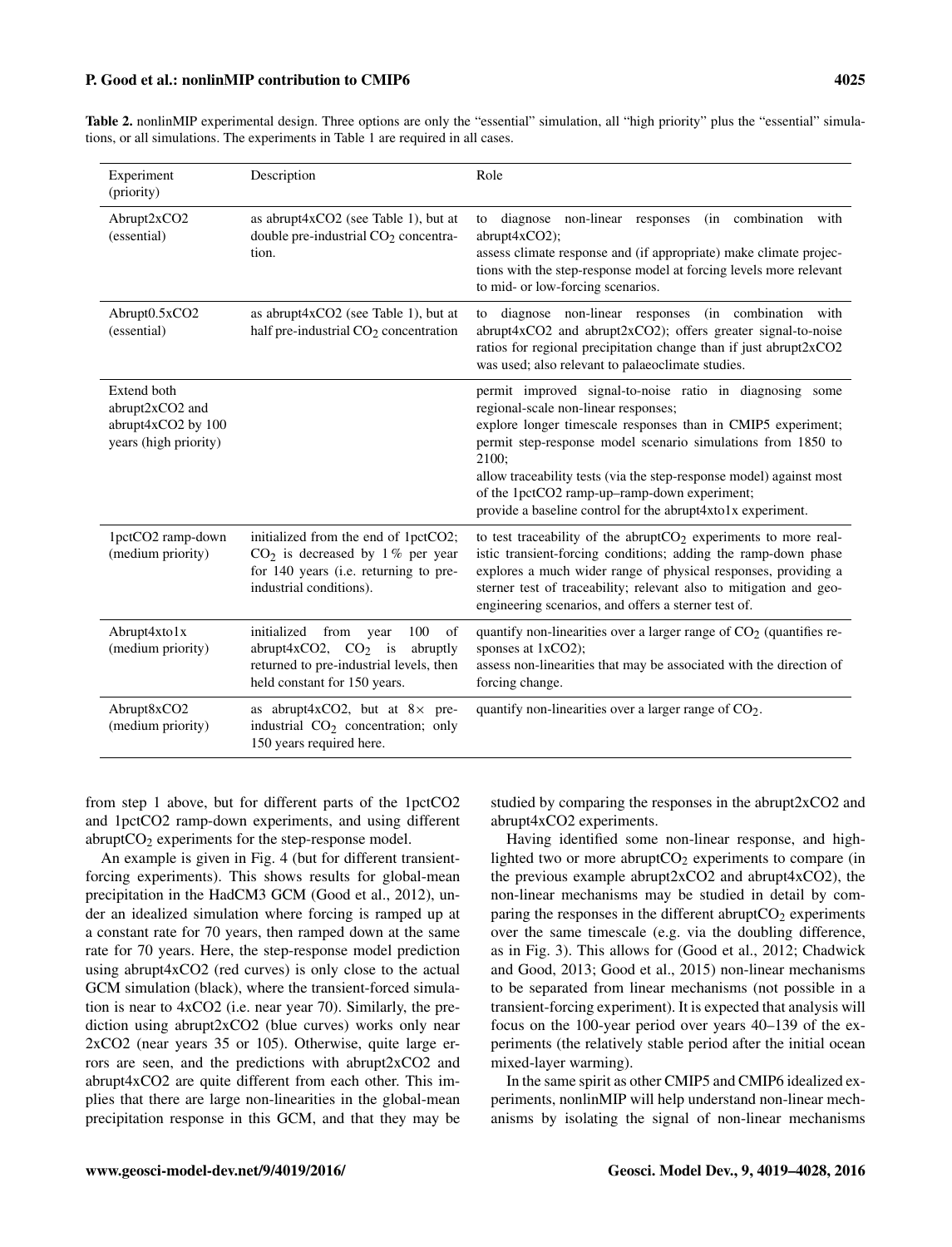

Figure 4. Finding non-linear responses in transient-forcing experiments (figure from Good et al., 2012). Time series of global-mean precipitation change under two experiments. Left: where  $CO<sub>2</sub>$  is increased by 1 % per year, then stabilized at  $2 \times$  pre-industrial levels. Right: where  $CO<sub>2</sub>$  is increased by 2% per year for 70 years, then decreased by 2 % per year for 70 years. Black: GCM. Red: step-response model using the abrupt4xCO2 response. Blue: the abrupt2xCO2 response.

more effectively. This occurs in two ways: first, by using simplified forcing compared to the time-dependent, RCP projections (the latter feature multiple forcings of evolving strength). The simplified forcing means that alternative mechanisms (from different forcing agents or linear mechanisms) may be ruled out by design. Secondly, contamination of the signal from internal variability may be reduced, as averages of around 100 years are possible.

The magnitude of internal variability may also be estimated at the different levels of  $CO<sub>2</sub>$  forcing. This could be used to help explore changes in variability with warming (Seneviratne et al., 2006; Screen, 2014), and to assess significance of any signal of non-linear change in the time mean climate. Internal variability could be estimated from years 40 to 139 of the experiments (after the initial warming of the ocean mixed layer), after removing a fitted linear trend.

#### 6 Conclusions

These experiments can help improve climate science and consequent policy advice in a number of ways. The focus is on understanding mechanisms (given the idealized nature of the experiments). A further application, however, is that energy balance models could be tuned to the different experiments, to explore the importance, for projections, of state dependence of feedback parameters (Hansen et al., 2005; Colman and McAvaney, 2009; Caballero and Huber, 2013). Also, if certain regions are found to show strongly non-linear behaviour in these experiments, this could help focus assessment of impact tools like pattern scaling or time shifting (e.g. Herger et al., 2015).

Probably of widest interest is the fact that the additional experiments will allow understanding work to focus on climate states more directly relevant to discrete policy/science

questions (the benefits of mitigation; impacts of scenarios consistent with the Paris agreement; or understanding past cold climates; see start of Sect. 5). These questions may show important differences, due to state dependence (nonlinearity) of mechanisms, but for many cases the nature of the non-linearity may not need to be assessed. A classical example is the snow–albedo feedback: the strength of this would be different in a warm vs. a cold world (due to different baseline snow cover), but if the focus is on understanding the warm world, the first priority is to study experiments representative of the warm world (with the correct climate state).

There is also a need to quantify and understand, at regional scales, non-linear mechanisms of climate change; that is, do the above science/policy questions give significantly different answers (e.g. different patterns of rainfall change), and why? This is difficult to do using transient model experiments alone, for two reasons: contamination due to different timescales of response, and noise from internal variability.

This paper outlines the basic physical principles behind the nonlinMIP design, and the method of establishing traceability from abrupt $CO<sub>2</sub>$  to gradual forcing experiments, before detailing the experimental design and finally some general analysis principles that should apply to most studies based on this dataset.

#### 7 Data availability

Results will be made available as part of the CFMIP project, within the sixth model intercomparison project, CMIP6.

*Acknowledgements.* This work was supported by the Joint UK DECC/Defra Met Office Hadley Centre Climate Programme (GA01101). Jonathan Gregory received funding from the European Research Council under the European Community's Seventh Framework Programme (FP7/2007-2013), ERC grant agreement 247220, project "Seachange". Hideo Shiogama was supported by the SOUSEI program from the Ministry of Education, Culture, Sports, Science and Technology of Japan and the Environment Research and Technology Development Fund (S-10) of the Ministry of the Environment of Japan. Nathalie Schaller was supported by the Swiss National Science Foundation.

Edited by: D. Roche Reviewed by: two anonymous referees

#### References

- Allen, M. R. and Ingram, W. J.: Constraints on future changes in climate and the hydrologic cycle, Nature, 419, 224–232, doi[:10.1038/nature01092,](http://dx.doi.org/10.1038/nature01092) 2002.
- Andrews, T. and Ringer, M. A.: Cloud feedbacks, rapid adjustments, and the forcing-response relationship in a transient  $CO<sub>2</sub>$  reversibility scenario, J. Climate, 27, 1799–1818, doi[:10.1175/Jcli-D-13-00421.1,](http://dx.doi.org/10.1175/Jcli-D-13-00421.1) 2014.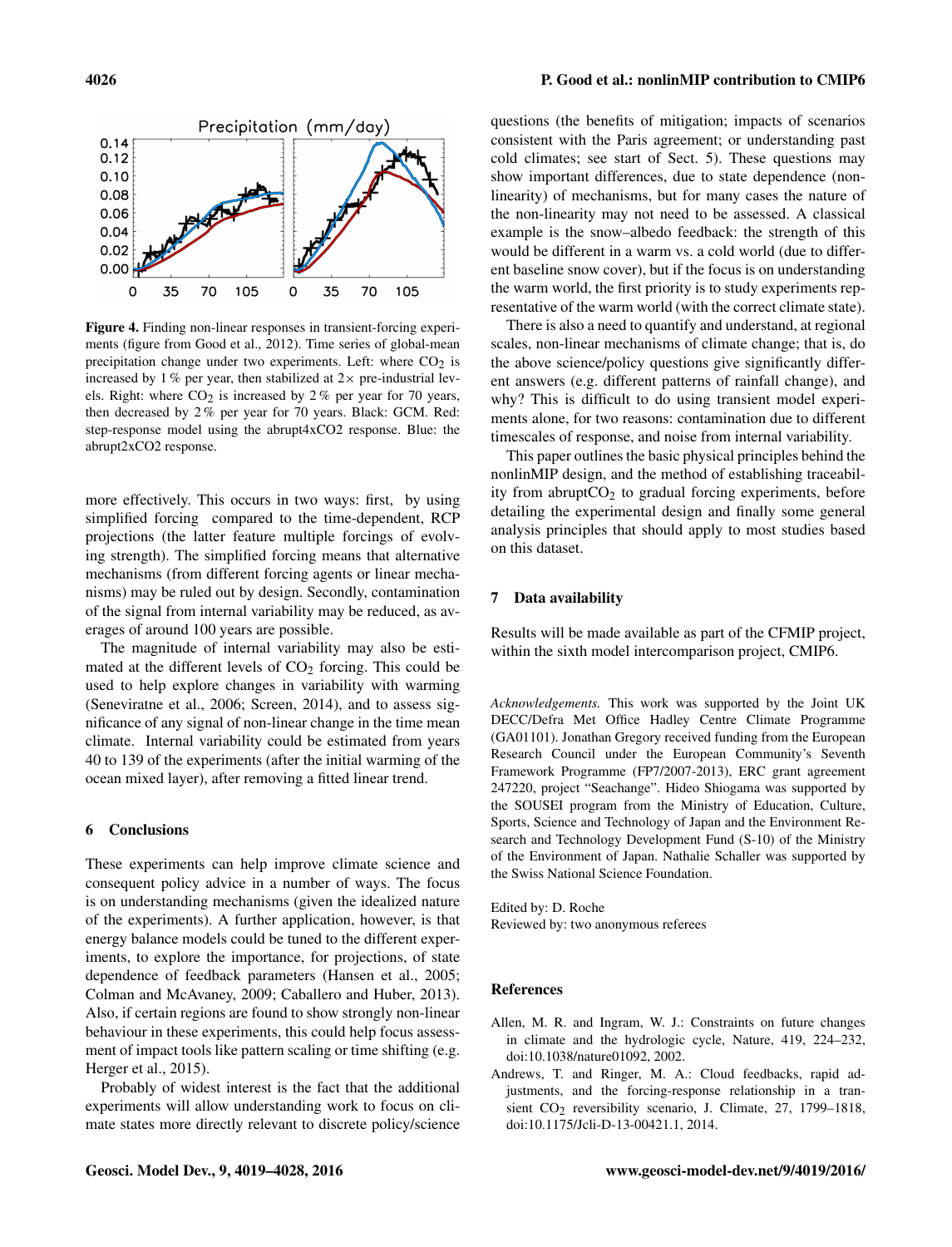#### P. Good et al.: nonlinMIP contribution to CMIP6 4027

- Andrews, T., Forster, P. M., Boucher, O., Bellouin, N., and Jones, A.: Precipitation, radiative forcing and global temperature change, Geophys. Res. Lett., 37, L14701, doi[:10.1029/2010gl043991,](http://dx.doi.org/10.1029/2010gl043991) 2010.
- Bala, G., Caldeira, K., and Nemani, R.: Fast versus slow response in climate change: Implications for the global hydrological cycle, Clim. Dynam., 35, 423–434, doi[:10.1007/s00382-009-0583](http://dx.doi.org/10.1007/s00382-009-0583-y) [y,](http://dx.doi.org/10.1007/s00382-009-0583-y) 2010.
- Bloch-Johnson, J., Pierrehumbert, R. T., and Abbot, D. S.: Feedback temperature dependence determines the risk of high warming, Geophys. Res. Lett., 42, 4973–4980, doi[:10.1002/2015GL064240,](http://dx.doi.org/10.1002/2015GL064240) 2015.
- Bony, S., Bellon, G., Klocke, D., Sherwood, S., Fermepin, S., and Denvil, S.: Robust direct effect of carbon dioxide on tropical circulation and regional precipitation (vol 4, pg 447, 2013), Nat. Geosci., 7, 547–547, doi[:10.1038/NGEO2192,](http://dx.doi.org/10.1038/NGEO2192) 2014.
- Bouttes, N., Gregory, J. M., and Lowe, J. A.: The reversibility of sea level rise, J. Climate, 26, 2502–2513, doi[:10.1175/Jcli-D-12-](http://dx.doi.org/10.1175/Jcli-D-12-00285.1) [00285.1,](http://dx.doi.org/10.1175/Jcli-D-12-00285.1) 2013.
- Bouttes, N., Good, P., Gregory, J. M., and Lowe, J. A.: Nonlinearity of ocean heat uptake during warming and cooling in the famous climate model, Geophys. Res. Lett., 42, 2409–2416, doi[:10.1002/2014GL062807,](http://dx.doi.org/10.1002/2014GL062807) 2015.
- Caballero, R. and Huber, M.: State-dependent climate sensitivity in past warm climates and its implications for future climate projections, P. Natl. Acad. Sci. USA, 110, 14162–14167, doi[:10.1073/pnas.1303365110,](http://dx.doi.org/10.1073/pnas.1303365110) 2013.
- Chadwick, R. and Good, P.: Understanding non-linear tropical precipitation responses to  $CO<sub>2</sub>$  forcing, Geophys. Res. Lett., 40, 4911–4915, doi[:10.1002/grl.50932,](http://dx.doi.org/10.1002/grl.50932) 2013.
- Chadwick, R., Wu, P. L., Good, P., and Andrews, T.: Asymmetries in tropical rainfall and circulation patterns in idealised  $CO<sub>2</sub>$  removal experiments, Clim. Dynam., 40, 295–316, doi[:10.1007/s00382-012-1287-2,](http://dx.doi.org/10.1007/s00382-012-1287-2) 2013a.
- Chadwick, R., Boutle, I., and Martin, G.: Spatial patterns of precipitation change in CMIP5: Why the rich do not get richer in the tropics, J. Climate, 26, 3803–3822, 2013b.
- Colman, R. and McAvaney, B.: Climate feedbacks under a very broad range of forcing, Geophys. Res. Lett., 36, L01702, doi[:10.1029/2008gl036268,](http://dx.doi.org/10.1029/2008gl036268) 2009.
- Eisenman, I.: Factors controlling the bifurcation structure of sea ice retreat, J. Geophys. Res.-Atmos., 117, D01111, doi[:10.1029/2011jd016164,](http://dx.doi.org/10.1029/2011jd016164) 2012.
- Field, C. B., Jackson, R. B., and Mooney, H. A.: Stomatal responses to increased  $CO<sub>2</sub>$  – implications from the plant to the globalscale, Plant Cell. Environ., 18, 1214–1225, doi[:10.1111/j.1365-](http://dx.doi.org/10.1111/j.1365-3040.1995.tb00630.x) [3040.1995.tb00630.x,](http://dx.doi.org/10.1111/j.1365-3040.1995.tb00630.x) 1995.
- Frolicher, T. L., Winton, M., and Sarmiento, J. L.: Continued global warming after  $CO<sub>2</sub>$  emissions stoppage, Nat. Clim. Change, 4, 40–44, doi[:10.1038/Nclimate2060,](http://dx.doi.org/10.1038/Nclimate2060) 2014.
- Good, P., Gregory, J. M., and Lowe, J. A.: A step-response simple climate model to reconstruct and interpret aogcm projections, Geophys. Res. Lett., 38, L01703, doi[:10.1029/2010gl045208,](http://dx.doi.org/10.1029/2010gl045208) 2011.
- Good, P., Ingram, W., Lambert, F. H., Lowe, J. A., Gregory, J. M., Webb, M. J., Ringer, M. A., and Wu, P. L.: A step-response approach for predicting and understanding non-linear precipitation changes, Clim. Dynam., 39, 2789–2803, doi[:10.1007/s00382-](http://dx.doi.org/10.1007/s00382-012-1571-1) [012-1571-1,](http://dx.doi.org/10.1007/s00382-012-1571-1) 2012.
- Good, P., Gregory, J. M., Lowe, J. A., and Andrews, T.: Abrupt CO<sub>2</sub> experiments as tools for predicting and understanding cmip5 representative concentration pathway projections, Clim. Dynam., 40, 1041–1053, doi[:10.1007/s00382-012-1410-4,](http://dx.doi.org/10.1007/s00382-012-1410-4) 2013.
- Good, P., Lowe, J. A., Andrews, T., Wiltshire, A., Chadwick, R., Ridley, J. K., Menary, M. B., Bouttes, N., Dufresne, J. L., Gregory, J. M., Schaller, N., and Shiogama, H.: Nonlinear regional warming with increasing  $CO<sub>2</sub>$  concentrations, Nat. Clim. Change, 5, 138–142, doi[:10.1038/Nclimate2498,](http://dx.doi.org/10.1038/Nclimate2498) 2015.
- Gregory, J. M., Ingram, W. J., Palmer, M. A., Jones, G. S., Stott, P. A., Thorpe, R. B., Lowe, J. A., Johns, T. C., and Williams, K. D.: A new method for diagnosing radiative forcing and climate sensitivity, Geophys. Res. Lett., 31, L03205, doi[:10.1029/2003gl018747,](http://dx.doi.org/10.1029/2003gl018747) 2004.
- Hall, A.: The role of surface albedo feedback in climate, J. Climate, 17, 1550–1568, doi[:10.1175/1520-](http://dx.doi.org/10.1175/1520-0442(2004)017<1550:Trosaf>2.0.Co;2) [0442\(2004\)017<1550:Trosaf>2.0.Co;2,](http://dx.doi.org/10.1175/1520-0442(2004)017<1550:Trosaf>2.0.Co;2) 2004.
- Hansen, J., Sato, M., Ruedy, R., Nazarenko, L., Lacis, A., Schmidt, G. A., Russell, G., Aleinov, I., Bauer, M., Bauer, S., Bell, N., Cairns, B., Canuto, V., Chandler, M., Cheng, Y., Del Genio, A., Faluvegi, G., Fleming, E., Friend, A., Hall, T., Jackman, C., Kelley, M., Kiang, N., Koch, D., Lean, J., Lerner, J., Lo, K., Menon, S., Miller, R., Minnis, P., Novakov, T., Oinas, V., Perlwitz, J., Rind, D., Romanou, A., Shindell, D., Stone, P., Sun, S., Tausnev, N., Thresher, D., Wielicki, B., Wong, T., Yao, M., and Zhang, S.: Efficacy of climate forcings, J. Geophys. Res.-Atmos., 110, D18104, doi[:10.1029/2005jd005776,](http://dx.doi.org/10.1029/2005jd005776) 2005.
- Hasselmann, K., Sausen, R., Maierreimer, E., and Voss, R.: On the cold start problem in transient simulations with coupled atmosphere-ocean models, Clim. Dynam., 9, 53–61, 1993.
- Held, I. M., Winton, M., Takahashi, K., Delworth, T., Zeng, F. R., and Vallis, G. K.: Probing the fast and slow components of global warming by returning abruptly to preindustrial forcing, J. Climate, 23, 2418–2427, doi[:10.1175/2009jcli3466.1,](http://dx.doi.org/10.1175/2009jcli3466.1) 2010.
- Herger, N., Sanderson, B. M., and Knutti, R.: Improved pattern scaling approaches for the use in climate impact studies, Geophys. Res. Lett., 42, 3486–3494, doi[:10.1002/2015GL063569,](http://dx.doi.org/10.1002/2015GL063569) 2015.
- Hofmann, M. and Rahmstorf, S.: On the stability of the atlantic meridional overturning circulation, P. Natl. Sci. Acad. USA, 106, 20584–20589, doi[:10.1073/pnas.0909146106,](http://dx.doi.org/10.1073/pnas.0909146106) 2009.
- Huntingford, C. and Cox, P. M.: An analogue model to derive additional climate change scenarios from existing gcm simulations, Clim. Dynam., 16, 575–586, 2000.
- IPCC: Summary for policymakers, in: Climate change 2013: The physical science basis. Contribution of working group i to the fifth assessment report of the intergovernmental panel on climate change, edited by: Stocker, T. F., Qin, D., Plattner, G. K., Tignor, M., Allen, S. K., Boschung, J., Nauels, A., Xia, Y., Bex, V., and Midgley, P. M., Cambridge University Press, Cambridge, United Kingdom and New York, NY, USA, 2013.
- Ishizaki, Y., Shiogama, H., Emori, S., Yokohata, T., Nozawa, T., Ogura, T., Abe, M., Yoshimori, M., and Takahashi, K.: Temperature scaling pattern dependence on representative concentration pathway emission scenarios, Climatic Change, 112, 535–546, doi[:10.1007/s10584-012-0430-8,](http://dx.doi.org/10.1007/s10584-012-0430-8) 2012.
- Jones, C., Lowe, J., Liddicoat, S., and Betts, R.: Committed terrestrial ecosystem changes due to climate change, Nat. Geosci., 2, 484–487, doi[:10.1038/Ngeo555,](http://dx.doi.org/10.1038/Ngeo555) 2009.